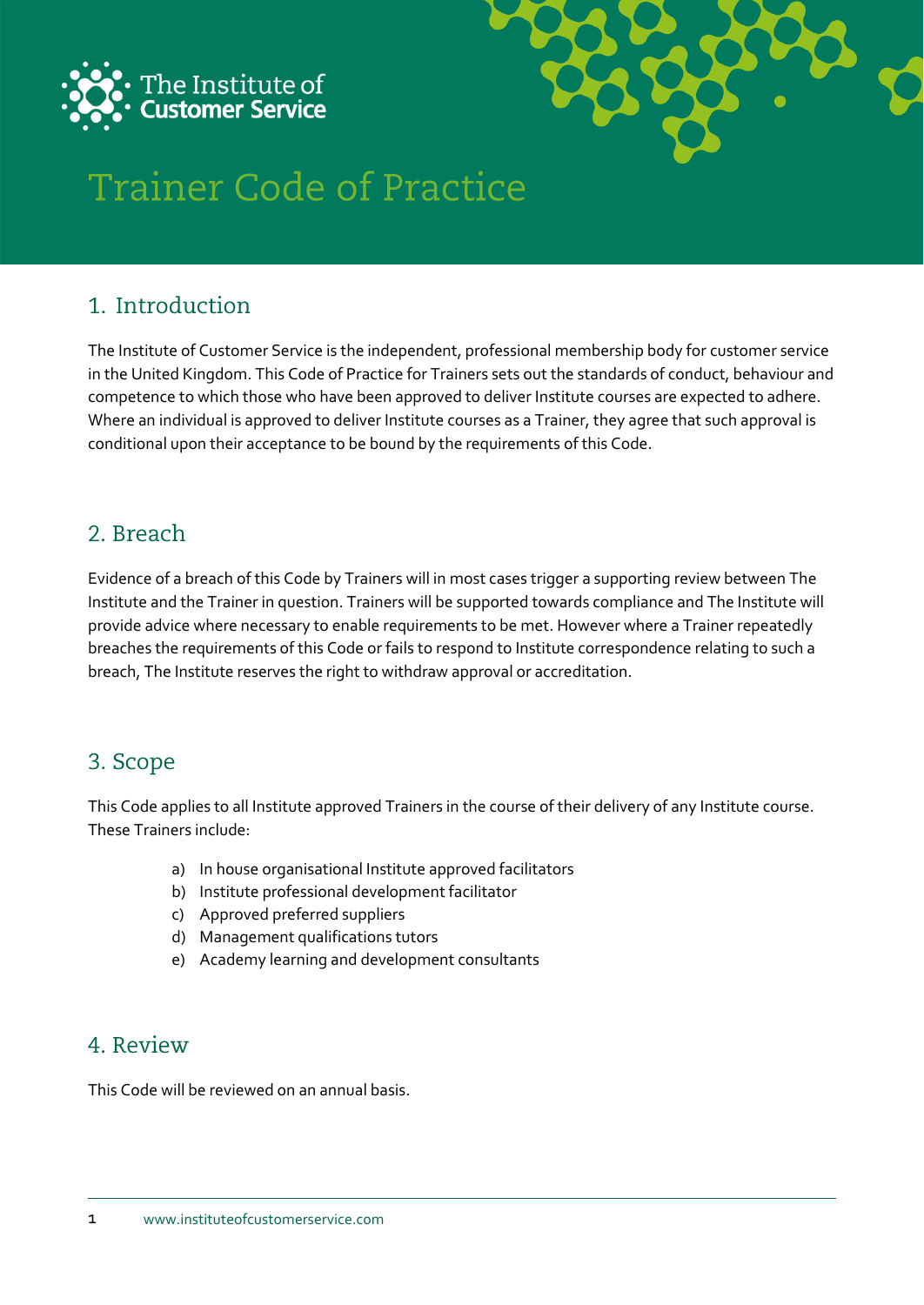# 5. The Code of Practice for Trainers

As an Institute approved Trainer you agree that you will:

#### **T1 (In house Trainers only) Ensure that you have the necessary skills and experience to deliver Institute training and where relevant have undertaken the necessary Institute training to be an Institute course facilitator.**

T1G: In order to deliver Institute courses you will need to have completed the approval process either through the Train the Trainer course (delivered by The Institute Academy) or via direct application to The Institute. No individual is permitted to deliver Institute training courses without first having been approved as a Trainer by The Institute. You will need to obtain separate Institute approval for each Institute course you wish to deliver.

#### **T2 Undertake Continuous Professional Development (CPD) each year in order to keep your professional knowledge and understanding up to date.**

T2G: Continuous Professional Development may be undertaken in a variety of ways, including seminars, conferences, training courses, lectures, peer evaluation and private study of relevant materials such as research journals and articles. It is recommended that you undertake at least 7-10 hours of Continuous Professional Development (CPD) each year which should comprise a mix of CPD relevant to your:

- skills as a Trainer and;
- customer service knowledge and skills.

You should keep a log of all your CPD activity which may need to be produced or referenced for the purposes of complying with Institute quality assurance processes. The Institute runs a number events and publishes Breakthrough Research each year capable of constituting CPD for Trainers, the details of which can be found by visiting **[The Institute website](https://www.instituteofcustomerservice.com/)**.

#### **T3 Deliver at least 2 Institute training courses per year.**

T3G: Approved Trainer organisations should deliver at least 2 Institute courses per year. You should ensure you individually deliver at least one of these. You should ensure that a record is kept of each course delivered, the names of the learners you have delivered to, number of learners and the date of delivery. If you are working in an organisation which, due to size/learner numbers, delivers less than 2 courses per year you can apply for an exception to this requirement by filling out the Exceptions Request form. Please see the Institute Exceptions Policy **[here](https://www.instituteofcustomerservice.com/media/pdf/exceptions-policy-2135.pdf)** for more information: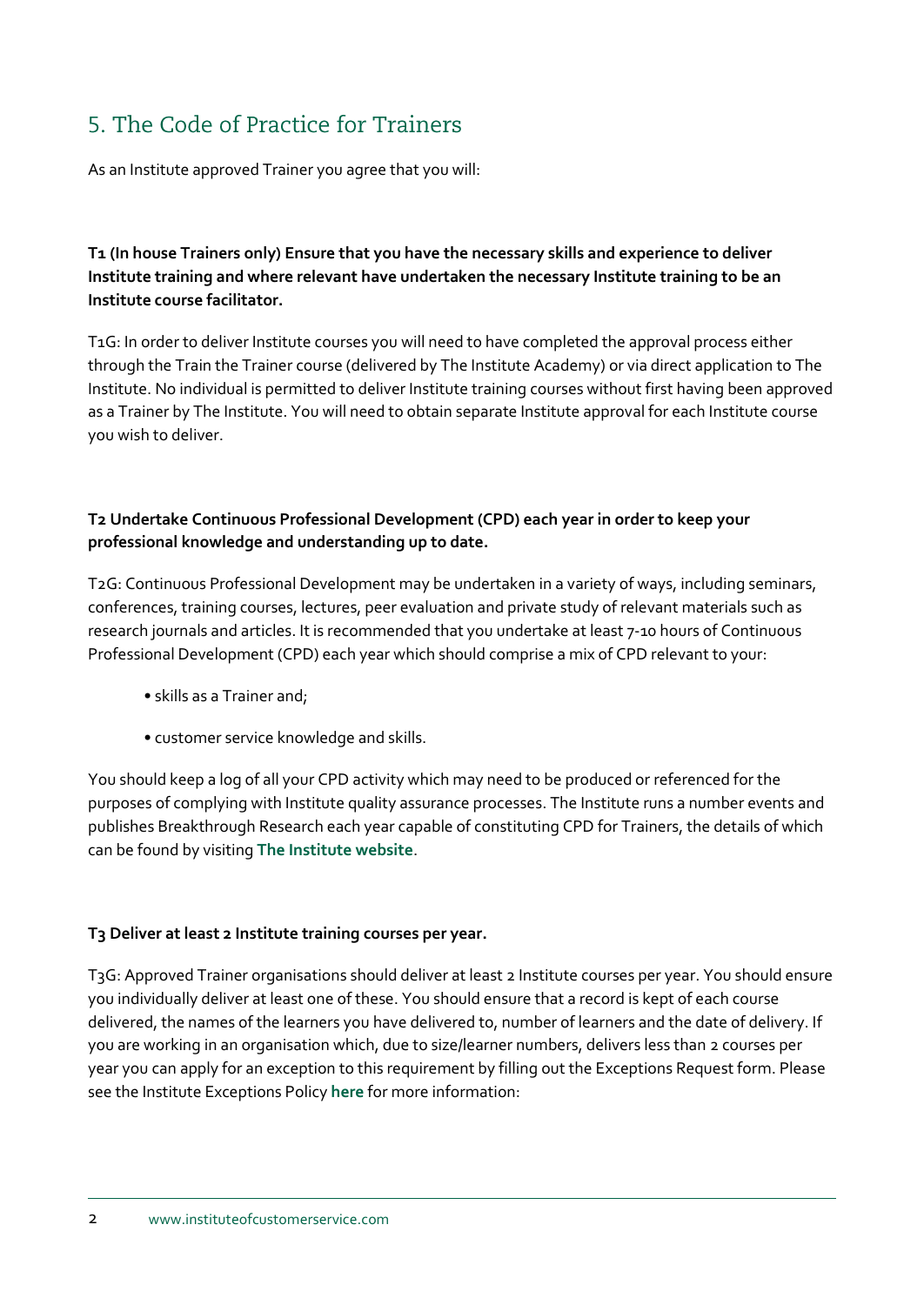#### **T4 Only deliver Institute courses as part of organisational in-house training, not for private or corporate financial gain.**

T4G: Institute Trainer approval is usually restricted to the delivery of Institute courses "in house" within your organisation. It does not usually permit you to deliver any Institute course to third party organisations or individuals. However in certain circumstances you can apply to deliver Institute courses to contractors working with your organisation. Such delivery should not be undertaken without prior authorisation from The Institute. Please note it is expressly prohibited by this Code to deliver any Institute course for financial gain.

#### **T5 Deliver Institute Service Focus courses as a sole facilitator to a recommended minimum of 6 learners and a maximum of 12 learners per course**.

T5G: Institute ServiceFocus courses should not be run for classes of learners numbering less than 6 people. The optimum class size for any Institute course, delivered by one facilitator, is between  $8 - 12$  learners. Groups of 12 or more learners will need to be facilitated by at least 2 Institute approved facilitators.

#### **T6 Not use Institute courses as a means to sell other, non-Institute branded training courses or products.**

T6G: Institute courses should be delivered using Institute branded course materials and content. It is important that any non-Institute branded content or materials used during the training period are clearly marked as distinct from Institute materials in order to avoid confusion. Marketing or internal communications relating to non-Institute branded courses should not be combined with that relating to Institute courses.

#### **T7 Not deliver Institute courses to learners outside of the UK, Ireland or the Channel Islands without first securing written consent to this from The Institute.**

T7G: If you wish to deliver Institute courses to learners outside of the UK you should apply in writing to The Institute providing your details, the course you wish to deliver, the country where you wish to deliver the training and confirmation that:

- you have been quality assured in the UK by The Institute and;
- that training will be delivered in the English language.

You will need written consent from The Institute in response to your request before any training may be delivered outside of the UK. Materials for use outside of the UK should be clearly marked "for international delivery".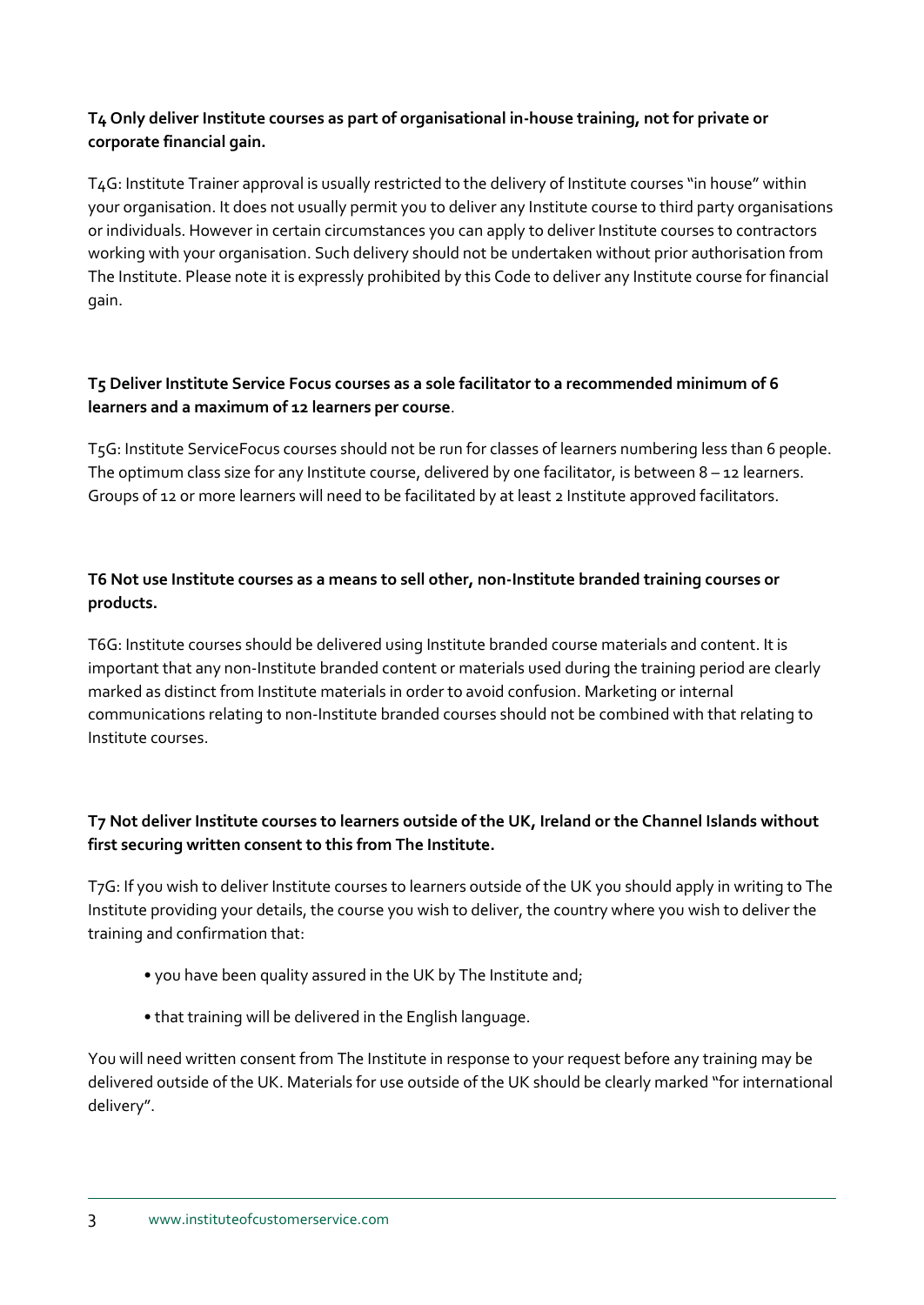#### **T8 Deliver Institute courses in accordance with Institute defined course content, guidance and plans.**

T8G: You should ensure that all Institute courses you deliver do not deviate from Institute defined core course content, facilitator guidance, style and branding. You may adapt some of the exercises in order to contextualise to your organisation, environment or particular service however you should ensure that core content remains the same and that only Institute approved and branded core materials are used.

#### **T9 Comply with all Institute quality assurance processes on request**.

T9G: The Institute reserves the right to contact you for the purpose of quality assuring your performance as a Trainer. Such processes may include (but are not limited to) review of your CPD log, review of a sample of your learner evaluations, assignment marking, professional discussion and/or training observation, as well as random sampling and discussion with a learner(s). You should ensure that you comply fully with all quality assurance processes inorder to protect the integrity of your training delivery and Institute courses. A failure to comply with Institute quality assurance processes could result in your Trainer approval being withdrawn.

#### **T10 Protect the reputation of The Institute and avoid acting in any way which could bring The Institute into disrepute.**

T10G: In the course of delivering training on Institute courses you are a representative of The Institute. Training should be carried out with integrity and in accordance with Institute requirements in order to preserve both your professional reputation and that of The Institute as the national standards body for the field. Examples of behaviour or conduct which could bring The Institute into disrepute include: practices which compromise the safety of learners, unfairness or bias in learning assessments, or behaving in a discriminatory or unfair way. Should The Institute be made aware of behaviour contravening this requirement a full investigation will be conducted and, if proved, your Trainer approval may be withdrawn.

#### **T11 Ensure that any personal data gathered, held or processed in the course of training delivery, is dealt with in accordance with the provisions of relevant data protection legislation.**

T11G: You are responsible for ensuring that any personal data entrusted to you by learners is properly secured and not disclosed without the permission of the data subject. You should ensure that all training documentation containing personal data (e.g. names) is filed securely and once it is not needed anymore, securely destroyed. For advice and guidance on data protection you may wish to visit the Information Commissioner's Office website.

#### **T12 Keep proper records of all training you have delivered and ensure that these records are made available on request by The Institute for the purposes of auditing or quality assurance.**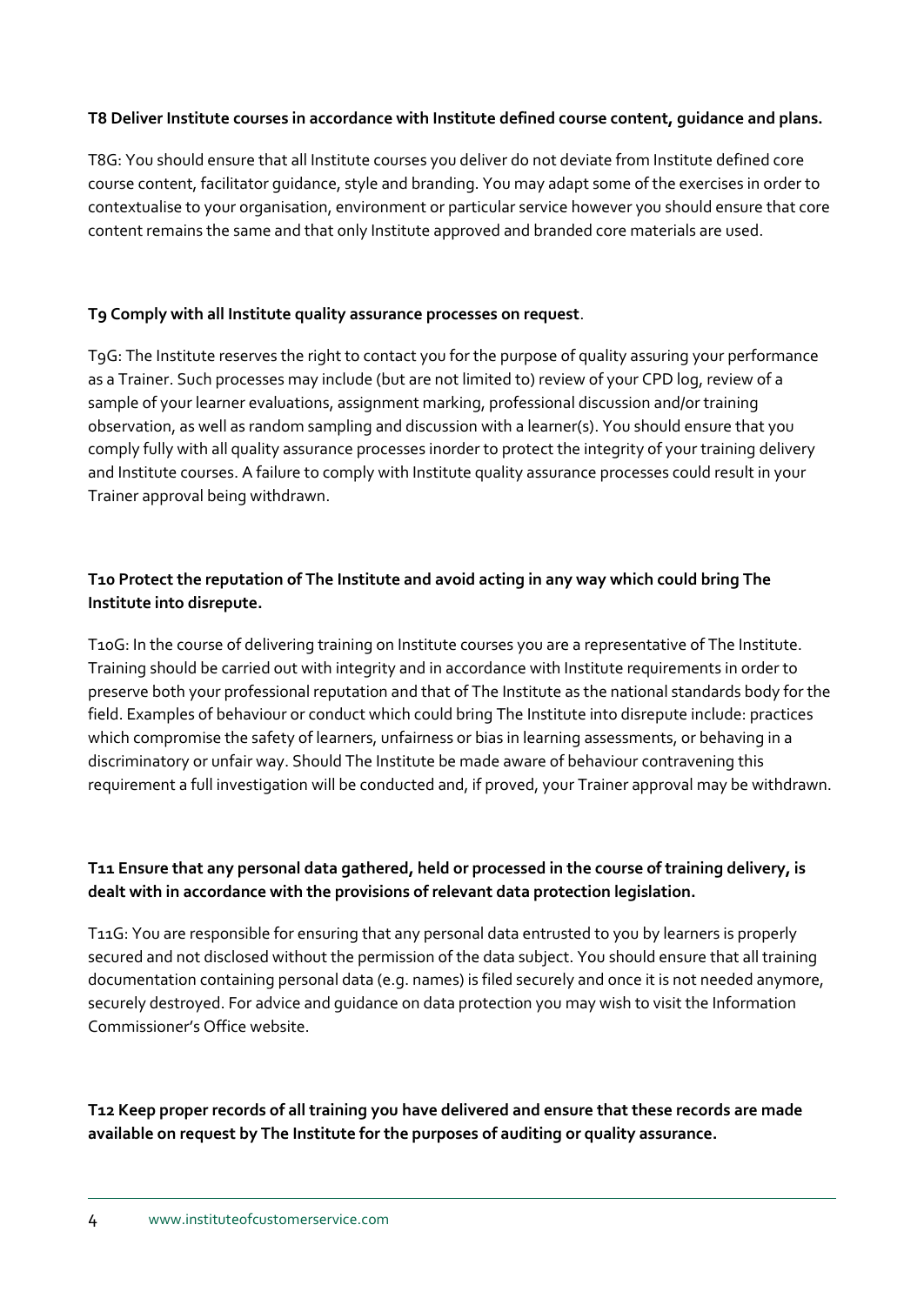T12G: You should ensure that you keep a record of each Institute training course you deliver including, as a minimum, details of: learner names, course title, delivery date, in course assessment outcome/s.

**T13 Ensure that the details of learners are registered at least 2 weeks before the training is due to take place with the Institute, and those who have completed Institute training you have delivered are provided to The Institute, within 2 months of the date of training delivery, for the purposes of arranging Institute membership.**

T13G: You must ensure that the names and contact email addresses for those learners who you are delivering the training to are registered with the Institute at least 2 weeks prior to delivery. Once they have successfully completed a training course you should advise The Institute by email within 2 months of the date of training delivery. You should ensure that the email containing your learner names and contact email addresses is sent to The Institute at **[ServiceFocus@icsmail.co.uk](mailto:ServiceFocus@icsmail.co.uk)**. The titles of the emails should be 'Training Registrations' and 'Training Completion Notifications'.

#### **T14 Ensure that training is delivered in accordance with equality legislation including the Equality Act 2010.**

T14G: You must ensure that your training delivery takes account of the needs of different learners and that particular protected characteristics are not a barrier to access. For example you should consider the accessibility of the training venue for any physically disabled learners, timing of training for learners with dependents or other caring commitments and any particular dietary requirements (where refreshments are provided). Trainers should be mindful of the requirements of the Equality Act 2010 and other equal opportunities legislation.

#### **T15 Inform The Institute of any major changes affecting your work as a Trainer, including notifying The Institute when you cease to act as a Trainer.**

T15G: You will need to notify The Institute of any major changes to your circumstances affecting your status as an Institute Trainer. Such changes include:

- Change of employer or job role
- Change of name or contact details
- Ceasing to act as a Trainer (either temporarily or permanently).

**T16 Not copy or re-use Institute training courses or materials for organisations outside the scope of your approval or in relation to courses for which you have not been approved.**